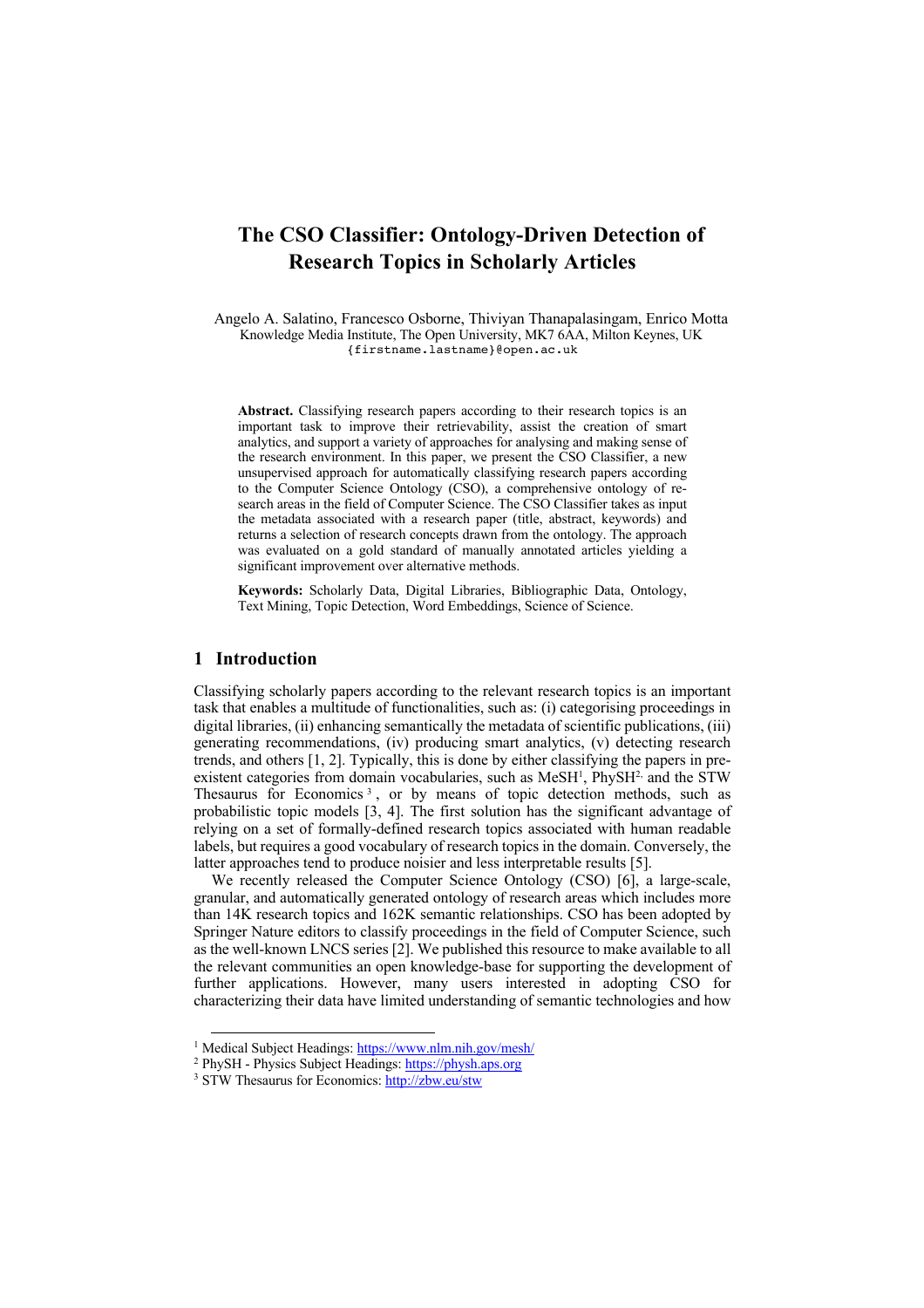to use an ontology for annotating documents. Hence, the natural next step was to develop a classifier that allows all the relevant stakeholders to annotate research papers according to CSO.

In this paper, we present the CSO Classifier, a new approach for automatically classifying research papers according to the Computer Science Ontology (CSO). Since the Computer Science Ontology is not yet routinely used by researchers, it is not possible to adopt supervised machine learning algorithms that would require a good number of examples for all the relevant categories. For this reason, we focused instead on an unsupervised solution that does not require such a gold standard. Similarly to Song and Roth [7] and other relevant literature [8], we consider this approach unsupervised because it does not require labelled examples, even if it uses word embeddings produced by processing a large collection of text.

The CSO Classifier takes as input the metadata associated with a scholarly article (usually title, abstract, and keywords) and returns a selection of research topics drawn from CSO. It operates in three steps. First, it finds all topics in the ontology that are explicitly mentioned in the paper. Then it identifies further semantically related topics by utilizing part-of-speech tagging and world embeddings. Finally, it enriches this set by including the super-areas of these topics according to CSO.

The CSO Classifier was evaluated on a gold standard of manually annotated research papers and demonstrated a significant improvement over alternative approaches, such as the classifier previously used by Springer Nature editors to support the annotation of Computer Science proceedings [9].

In summary, our main contributions are:

- 1. A new unsupervised approach for classifying papers according to the topics in a domain ontology;
- 2. An application based on this approach which automatically annotates papers with the 14K research topics in CSO;
- 3. A novel gold standard including 70 papers in the field of "Semantic Web", "Natural Language Processing", and "Data Mining" annotated by 21 domain experts.

The data produced in the evaluation, the Python implementation of the approaches, and the word embeddings are publicly available at http://w3id.org/cso/cso-classifier.

The rest of the paper is organised as follows. In Section 2, we review the literature regarding the topic detection in research papers, pointing out the existing gap. In Section 3, we discuss the Computer Science Ontology. In Section 4 we describe the new approach adopted by the CSO Classifier. In Section 5 we explain how we generated the gold standard and in Section 6 we evaluate the CSO Classifier against several alternative methods. Finally, in Section 7 we summarise the main conclusions and outline future directions of research.

### **2 Literature Review**

The task of characterising research papers according to their topics has traditionally been addressed either by using classifiers for assigning to the articles a set of preexistent categories, or by topic detection methods [3, 4], which generate topics from the text in a bottom-up style.

The first approach has the advantage to produce clean and formally-defined research topics, and thus is usually preferred when a good characterization of the research topics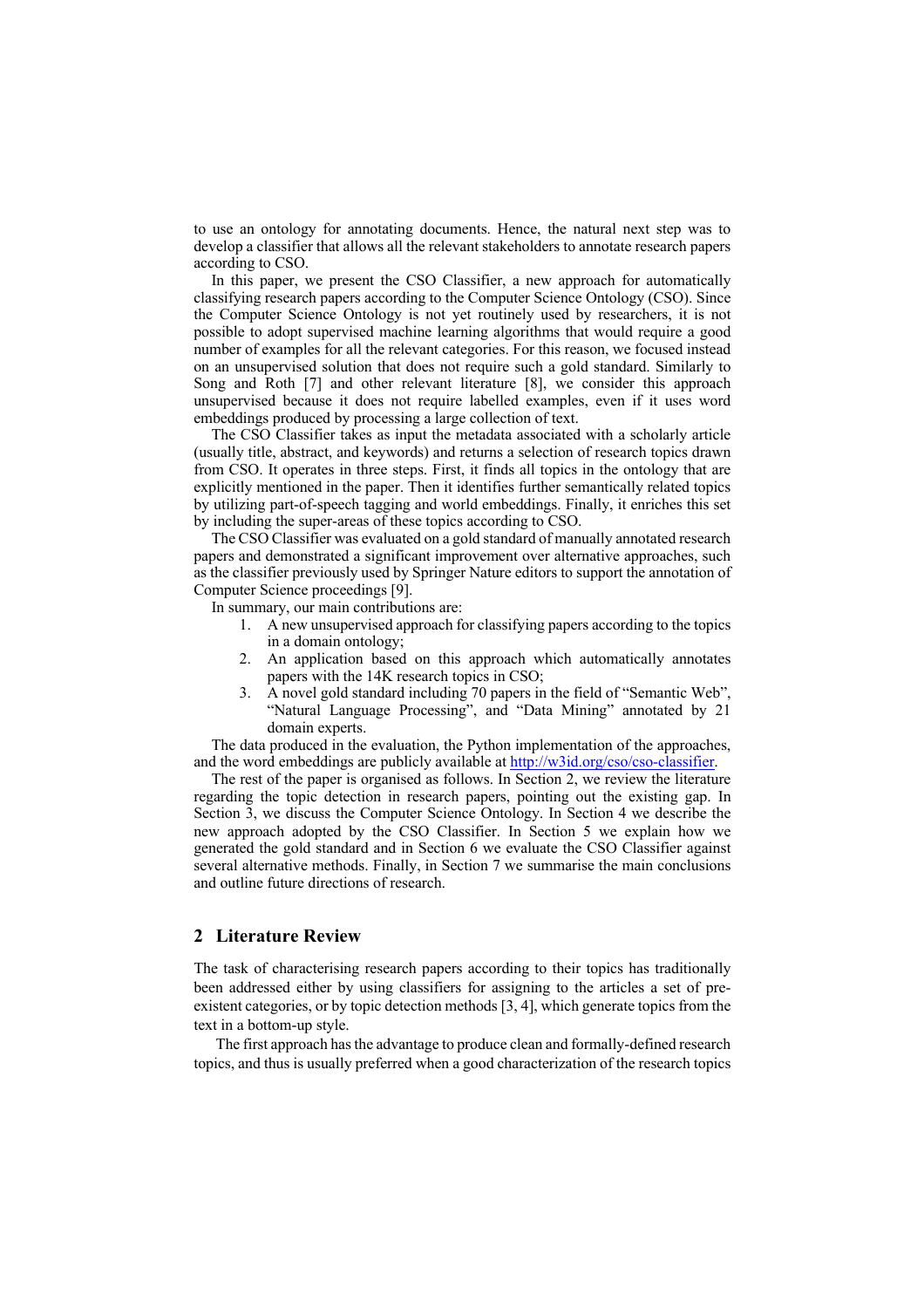within a domain is available. For instance, Decker [10] introduced an unsupervised approach that generates paper-topic relationships by exploiting keywords and words extracted from the abstracts in order to analyse the trends of topics on different timescales. Mai et al. [11] developed an approach to subject classification using deep learning techniques and they applied it on a set of paper annotated with the STW Thesaurus for Economics (~5K classes) and MeSH (~27K classes). Similarly, Chernyak [12] presented a supervised approach for annotating papers in Computer Science with topics from ACM.

The second class of approaches are based on topics detection methods. One of the first studies to provide a systematic approach to identifying topics was the Topic Detection and Tracking (TDT) program developed by DARPA [13]. In the literature we can find several approaches that apply clustering techniques to identify topics within a collection of scientific documents [3, 14]. Some approaches rely on just one type of information, e.g., citations [15] or titles [11], while other approaches combine multiple types, e.g., abstract and keywords [2, 10], textual content and citation networks [16]. Several other methods exploit Latent Dirichlet Analysis (LDA) [17], which is a threelevel hierarchical Bayesian model that retrieves latent patterns in texts, to model their topics [4]. For instance, Griffiths et al. [4] designed a generative model for document collections, the author-topic model, that simultaneously modeled the content of documents and the interests of authors. A main issue of the approaches that rely on LDA is that they represent topics as a distribution of words and it is often tricky to map them to topics in a classification, although some approaches have been proposed to do so [18].

Another set of methods rely just on keywords. For instance, Duvvuru et al. [19] built a network of co-occurring keywords and subsequently perform statistical analysis by calculating degree, strength, clustering coefficient, and end-point degree to identify clusters and associate them to research topics. Some recent approaches use word embeddings, aiming to quantify semantic similarities between words based on their distributional properties in samples of text. For example, Zhang et al. [20] applied Kmeans on a set of word represented as embeddings. However, all these approaches to topic detection need to generate the topics from scratch rather than exploiting a domain vocabulary or ontology, resulting in noisier and less interpretable results [5].

In sum, we still lack practical unsupervised approaches for classifying papers according to a granular set of topics. Indeed, most available repositories of scholarly articles, such as Scopus<sup>4</sup>, Dimensions<sup>5</sup>, and Semantic Scholar<sup>6</sup> adopt keywords or use rather coarse-grained representations of research topics. The CSO Classifier was designed to precisely address this gap and enable high quality automatic classification of research papers in the domain of Computer Science.

 <sup>4</sup> Scopus - https://www.scopus.com

<sup>5</sup> Dimensions - https://www.dimensions.ai

<sup>6</sup> Semantic Scholar - https://www.semanticscholar.org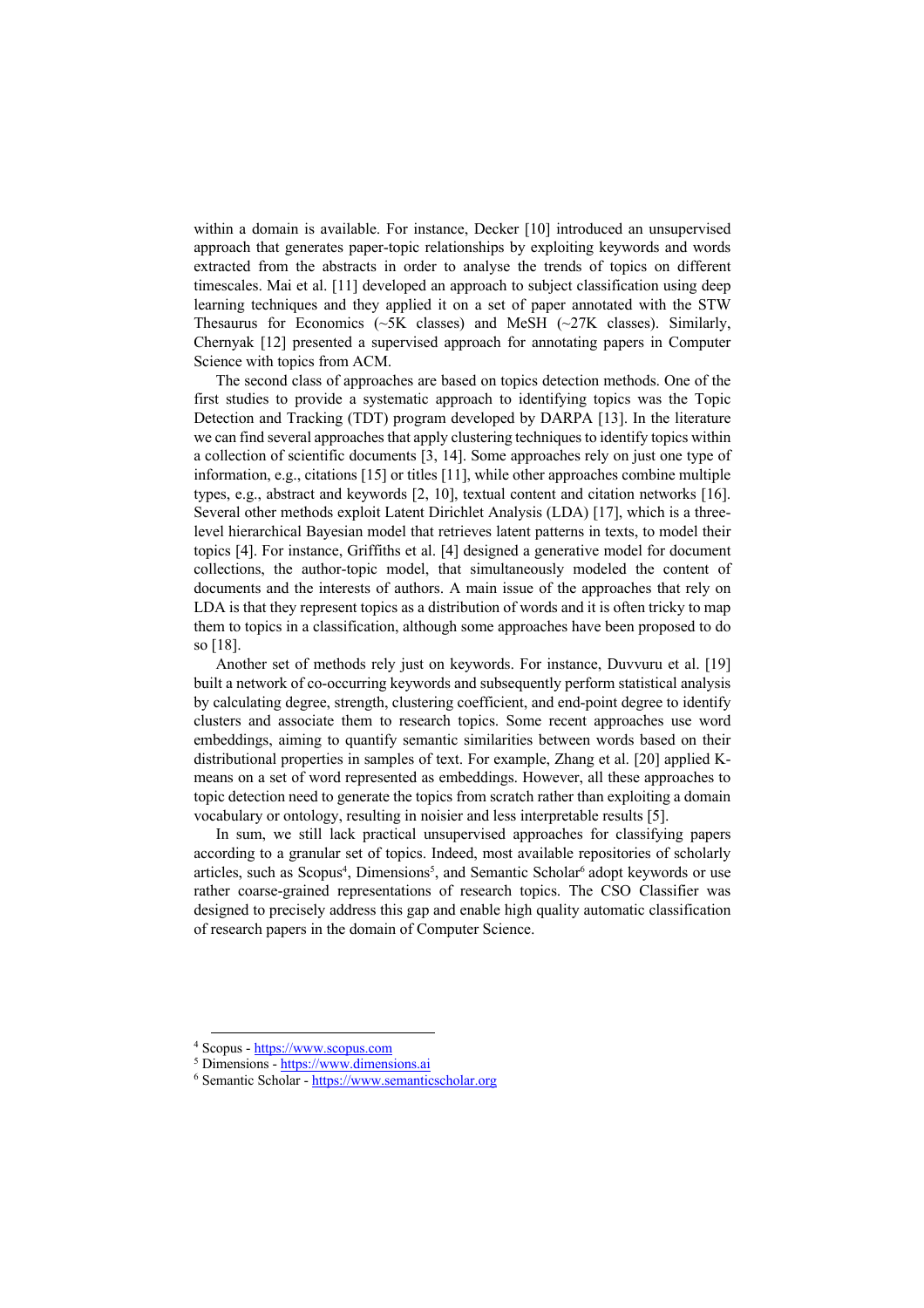# **3 The Computer Science Ontology**

The Computer Science Ontology is a large-scale ontology of research areas that was automatically generated using the Klink-2 algorithm [21] on a dataset of 16 million publications, mainly in the field of Computer Science [22]. Differently from other solutions available in the state of the art, CSO includes a much larger number of research topics, enabling a granular characterisation of the content of research papers, and it can be easily updated by running Klink-2 on recent corpora of publications.

The current version of CSO<sup>7</sup> includes 14K semantic topics and 162K relationships. The main root is Computer Science; however, the ontology includes also a few secondary roots, such as Linguistics, Geometry, Semantics, and others.

The CSO data model<sup>8</sup> is an extension of SKOS<sup>9</sup>. It includes four main semantic relations:

- *superTopicOf*, which indicates that a topic is a super-area of another one (e.g., Semantic Web is a super-area of Linked Data).
- *relatedEquivalent*, which indicates that two topics can be treated as equivalent for the purpose of exploring research data (e.g., Ontology Matching and Ontology Mapping).
- *contributesTo*, which indicates that the research output of one topic contributes to another.
- *owl:sameAs*, this relation indicates that a research concepts is identical to an external resource. We used DBpedia Spotlight to connect research concepts to DBpedia.

The Computer Science Ontology is available through the CSO Portal<sup>10</sup>, a web application that enables users to download, explore, and provide granular feedback on CSO at different levels. Users can use the portal to rate topics and relationships, suggest missing relationships, and visualise sections of the ontology.

CSO currently supports a range of applications including Smart Topic Miner [2], a tool designed to assist the Springer Nature editorial team in classifying proceedings, Smart Book Recommender [23], an ontology-based recommender system for selecting books to market at academic venues, and several others [6]. It has been used in several research efforts and proved to effectively support a wide range of tasks such as forecasting new research topics, exploration of scholarly data, automatic annotation of research papers, detection of research communities, and ontology forecasting. More information about CSO and how it was developed can be found in [6].

# **4 CSO Classifier**

The CSO Classifier is a novel application that takes as input the text from abstract, title, and keywords of a research paper and outputs a list of relevant concepts from CSO. It

<sup>&</sup>lt;sup>7</sup> CSO is available for download at https://w3id.org/cso/downloads

<sup>8</sup> CSO Data Model - https://cso.kmi.open.ac.uk/schema/cso

<sup>9</sup> SKOS Simple Knowledge Organization System - http://www.w3.org/2004/02/skos

<sup>&</sup>lt;sup>10</sup> Computer Science Ontology Portal - https://cso.kmi.open.ac.uk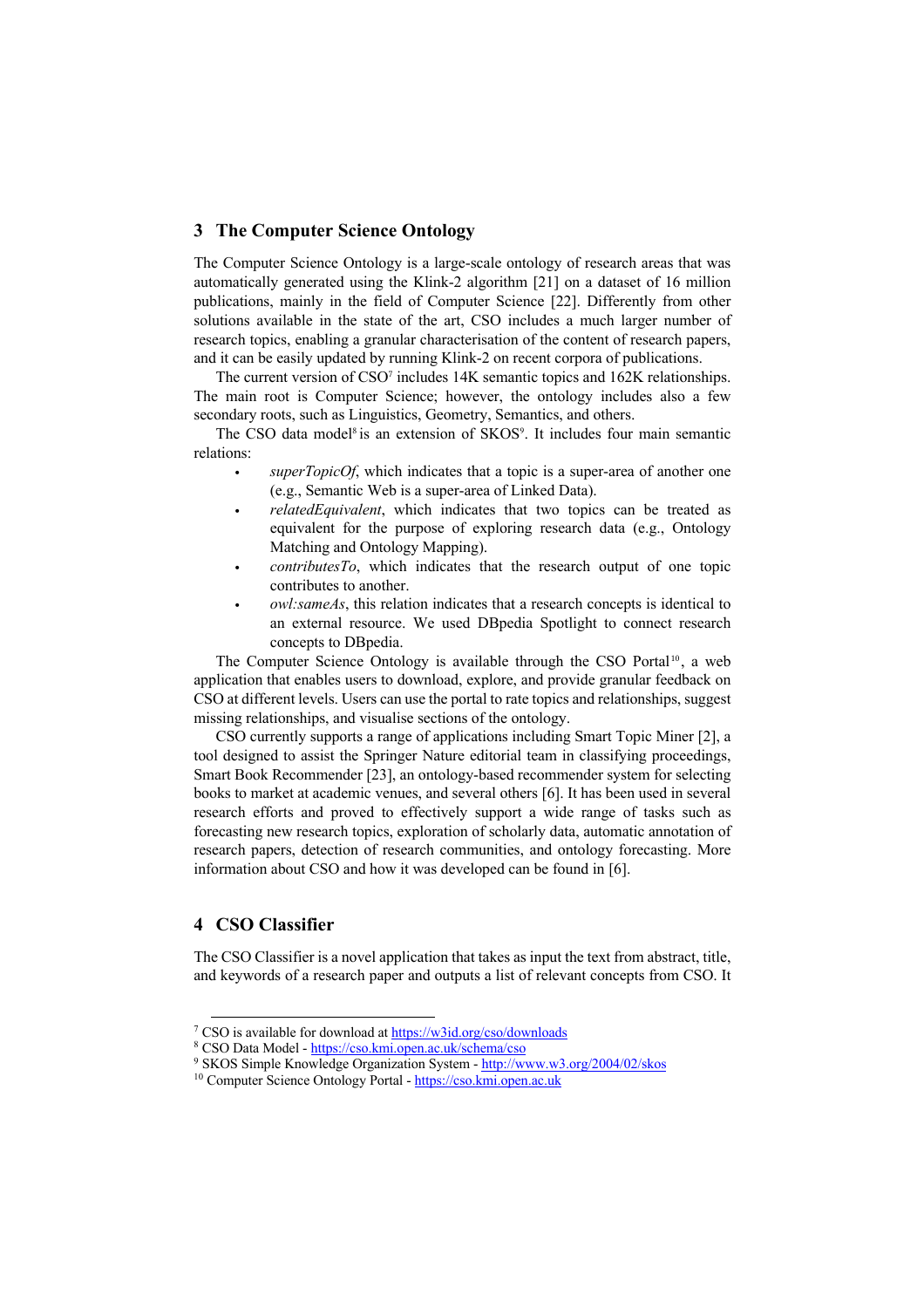

consists of two main components: (i) the syntactic module and (ii) the semantic module. Figure 1 depicts its architecture.

Figure 1. Workflow of the CSO Classifier.

The *syntactic module* parses the input documents and identifies CSO concepts that are explicitly referred in the document. The *semantic module* uses part-of-speech tagging to identify promising terms and then exploits word embeddings to infer semantically related topics. Finally, the CSO Classifier combines the results of these two modules and enhances them by including relevant super-areas. To assist the description of our approach, we will use the sample paper showed in Table 1 [24] as a running example.

Table 1. Sample paper that will be analysed by the CSO Classifier [24].

### **De-anonymizing Social Networks**

**Authors:** A.Narayanan and V. Shmatikov

**Abstract:** Operators of online social networks are increasingly sharing potentially sensitive information about users and their relationships with advertisers, application developers, and data-mining researchers. Privacy is typically protected by anonymization, i.e., removing names, addresses, etc. We present a framework for analyzing privacy and anonymity in social networks and develop a new re-identification algorithm targeting anonymized social-network graphs. To demonstrate its effectiveness on real-world networks, we show that a third of the users who can be verified to have accounts on both Twitter, a popular microblogging service, and Flickr, an online photo-sharing site, can be re-identified in the anonymous Twitter graph with only a 12% error rate. Our de-anonymization algorithm is based purely on the network topology, does not require creation of a large number of dummy "sybil" nodes, is robust to noise and all existing defenses, and works even when the overlap between the target network and the adversary's auxiliary information is small.

**Keywords:** social networks, anonymity, privacy

#### **4.1 Syntactic Module**

The syntactic module maps n-grams in the text to concepts within CSO. First, the algorithm removes English stop words and collects unigrams, bigrams, and trigrams. Then, for each n-gram, it computes the Levenshtein similarity with the labels of the topics in CSO. Research topics having similarity equal or higher than a threshold (i.e., the constant *msm*) with an n-gram, are selected for the final set of topics, i.e., the *returned topics*. In the prototype *msm* was empirically set to 0.94. This value allows us to recognize many variations of CSO topics and to handle hyphens between words, i.e., "knowledge based systems" and "knowledge-based systems", and plurals, i.e., "database" and "databases".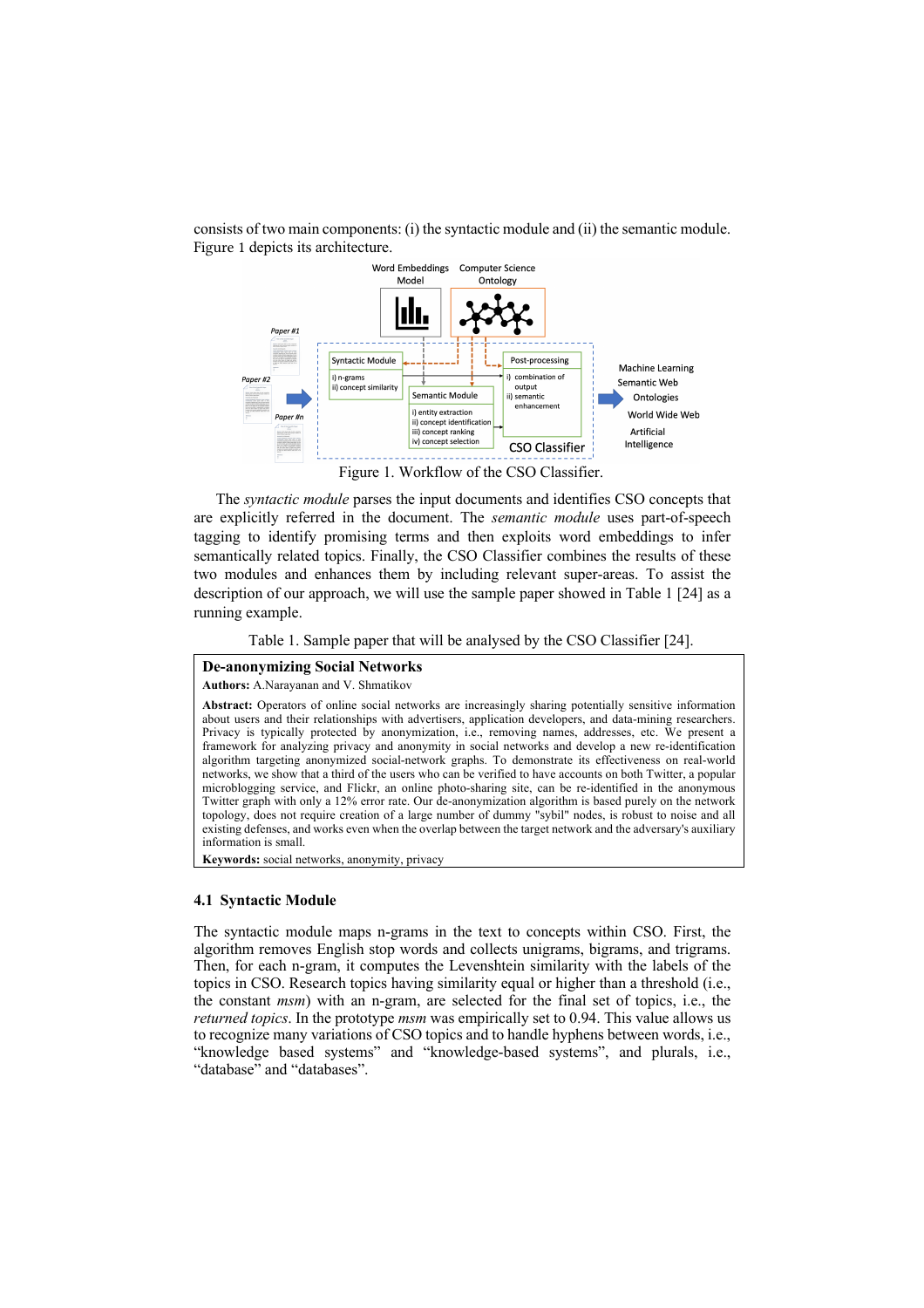In Table 2 we report the list of topics returned by the syntactic module for the running example. In contrast with the keyword field, which contains only three terms ("social networks", "anonymity", and "privacy"), the classifier is able to identify a wide range of pertinent topics, such as "microblogging", "data mining", "twitter", and "network topology".

Table 2. Topics returned from the syntactic module when processing the paper in Table 1.

microblogging, real-world networks, data privacy, sensitive informations, social networks, anonymization, anonymity, online social networks, privacy, twitter, data mining, network topology, graph theory

#### **4.2 Semantic Module**

The semantic module was designed to find topics that are semantically related to the paper but may not be explicitly referred to in it. It utilizes word embeddings produced by word2vec to compute the semantic similarity between the terms in the document and the CSO concepts.

The semantic module follows four steps: (i) entity extraction, (ii) CSO concept identification, (iii) concept ranking, and (iv) concept selection.

In the following sections, we will describe how we trained the word embedding model and illustrate the algorithm.

#### *4.2.1 Word Embedding generation*

We applied the word2vec approach [25, 26] to a collection of text from the Microsoft Academic Graph (MAG)<sup>11</sup> for generating word embeddings. MAG is a scientific knowledge base and a heterogeneous graph containing scientific publication records, citation relationships, authors, institutions, journals, conferences, and fields of study. It is the largest dataset of scholarly data publicly available, and, as of December 2018, it contains more than 210 million publications.

We first downloaded titles, and abstracts of 4,654,062 English papers in the field of Computer Science. Then we pre-processed the data by replacing spaces with underscores in all n-grams matching the CSO topic labels (e.g., "digital libraries" became "digital libraries") and for frequent bigrams and trigrams (e.g., "highest\_accuracies", "highly\_cited\_journals"). These frequent n-grams were identified by analysing combinations of words that co-occur together, as suggested in  $[26]^{12}$ . Indeed, while it is possible to obtain the vector of a n-gram by averaging the embedding vectors of all its words, the resulting representation usually is not as good as the one obtained by considering the n-gram as a single word during the training phase. Finally, we trained the word2vec model, after testing several combinations of parameters<sup>13</sup>.

### *4.2.2 Entity extraction*

We assume that research concepts can be represented either by nouns or adjectives followed by nouns. Considering only these n-grams reduces the number of text chunks

<sup>&</sup>lt;sup>11</sup> Microsoft Academic Graph - https://www.microsoft.com/en-us/research/project/microsoftacademic-graph/

 $12 \text{ In particular, for the collocation analysis, we used } min-count = 5 \text{ and } threshold = 10.$ 

<sup>&</sup>lt;sup>13</sup> The final parameters of the word2vec model are: *method* = skipgram, *embedding-size* = 128, *window-size* = 10, *min-count-cutoff* = 10, *max-iterations* = 5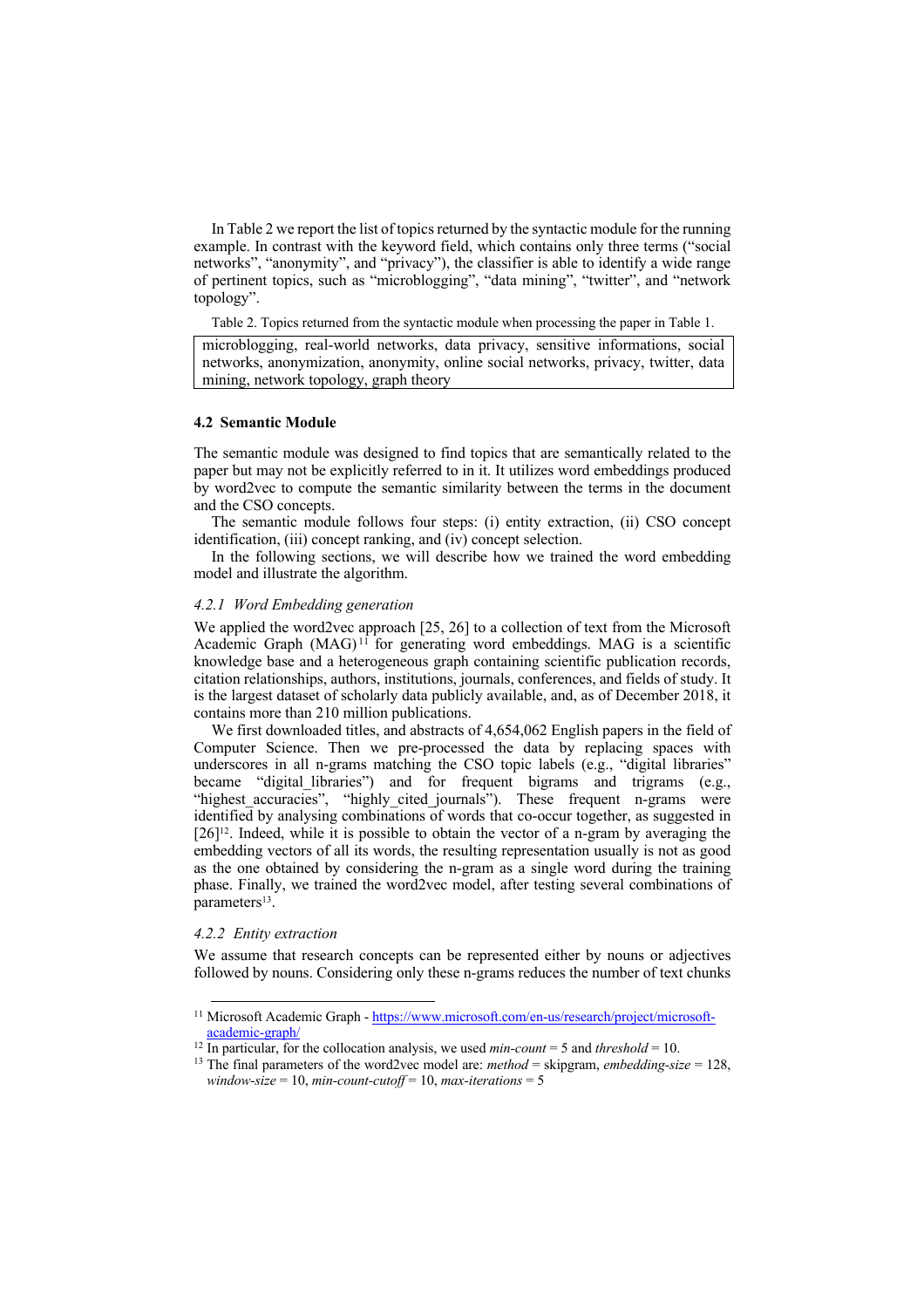to be analysed, speeds up computation and avoids combinations that usually result in false positives. Therefore, the classifier tags each word according to its part of speech (e.g., nouns, verbs, adjectives, adverbs) and then applies a grammar-based chunk parser to identify chunks of words, expressed by the following grammar:

**<JJ.\*>\*<NN.\*>+** (1)

where JJ represents adjectives and NN represents nouns.

### *4.2.3 CSO concept identification*

At this stage, the classifier processes the extracted chunks and uses the word2vec model to identify semantically related topics. First, it decomposes the returned chunks in unigrams, bigrams and trigrams. Then, for each gram, it retrieves from the word2vec model its top 10 similar words (having cosine similarity higher than 0.7). The CSO topics matching these words are added to the result set. Figure 2 illustrates this process more in detail.

When processing bigrams or trigrams, the classifier joins their tokens using an underscore, e.g., "web\_application", in order to refer to the corresponding word in the word2vec model. If a n-gram is not available within the vocabulary of the model, the classifier utilizes the average of the embedding vectors of all its tokens.

A specific CSO concept can be identified multiple times due to two main reasons: (i) multiple n-grams can be semantically related to the same CSO concept, and (ii) the same n-gram can appear multiple times within the title, abstract and keywords. For example, the concept "social media" can be inferred by several semantically related ngrams, such as: "social networking sites", "microblogging", "twitter", "blogs", "online communities", "user-generated content", and others.

#### *4.2.4 Concept ranking*

The previous step may produce a large number of topics (typically more then 70), some of which only marginally related to the research paper in question. For instance, when processing the paper in Table 1, some n-grams triggered concepts like "malicious behaviour" and "gateway nodes", that may be considered unrelated. For this reason, the semantic module weighs the identified CSO concepts according to their overall relevancy to the paper. The relevance score of a topic is computed as the product between the number of times it was identified (frequency) and the number of unique ngrams that led to it (diversity). For instance, if a concept has been identified five times, from two different n-grams, its final score will equal 10. In addition, if a topic is directly mentioned in the paper, its score is set to the maximum score found. Finally, the classifier ranks the topics according to their relevance score.

#### *4.2.5 Concept Selection*

The relevance score of the candidate topics typically follow a long-tailed distribution. In order to automatically select only the relevant topics, the classifier adopts the elbow method [27]. This technique was originally designed to find the appropriate number of clusters in a dataset. Specifically, it observes the cost function for varying numbers of clusters. The best number of clusters is then located at the elbow of the resulting curve. This point provides a good trade-off between the number of clusters and the percentage improvement of the cost function.

Figure 3 shows an example of how the elbow method automatically identifies the best cut in the curve of relevance scores, selecting the first 18 topics. In Table 3 we report the list of topics obtained using the semantic module on the running example. In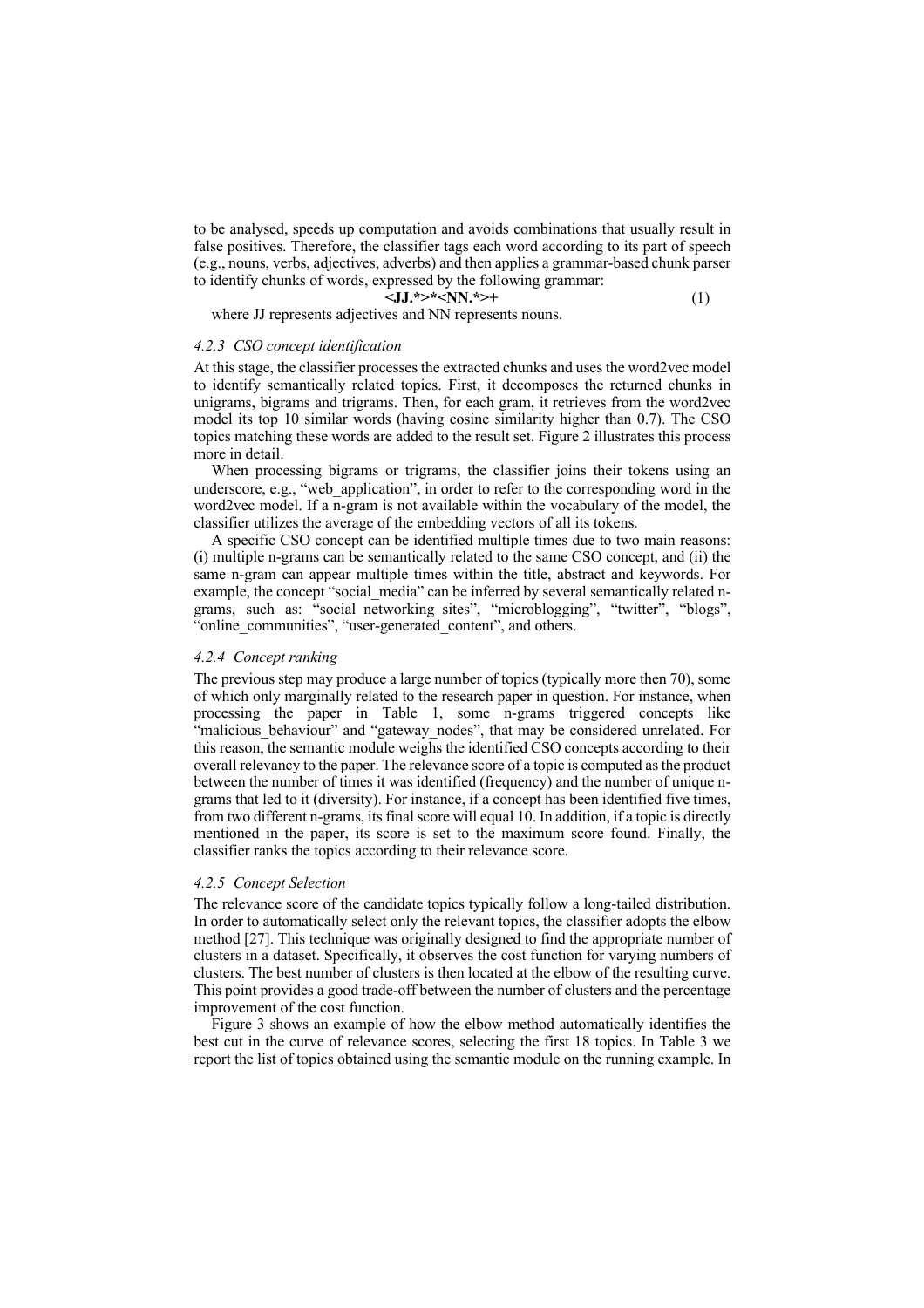bold are the topics that were detected by the semantic module but not by the syntactic module.



Table 3. Topics returned from the semantic module when processing the paper in Table 1. In bold the topics missing from the syntactic module in Table 2.

social networks, anonymity, topology, twitter, anonymization, sensitive informations, data privacy, online social networks, data mining, privacy, **social media**, social networking sites, graph theory, **network architecture**, **micro-blog**, **online communities**, **social graphs**

#### **4.3 Combined output and enhancement**

The CSO Classifier combines the topics returned by the two modules. In this phase, it first discards the topics returned by the semantic module that appear among the first *n* most occurring words in the vocabulary of the embeddings (*n=3,000* in the prototype). This is done because these very generic terms (e.g., 'language', 'learning', 'component') tend to have a good similarity value with a large number of n-grams, typically resulting in too many false positives. It then enriches the combined set of topics by inferring all their direct super topics, exploiting the *superTopicOf* relationship within CSO [6]. For instance, when the classifier extracts the topic "machine learning", it will infer also "artificial intelligence". By default, the CSO Classifier includes only the direct super topics, but it is also possible to infer the list of all their super topics up to the root, i.e., Computer Science.

In Table 4 we report the list of topics inferred from the topics returned by the syntactic and semantic module. As we can see there are several other topics that are pertinent to the paper in Table 1, such as: "security of data", "authentication", "world wide web", and others.

Table 4. Topics obtained from the enhancement process when processing the running paper

authentication, theoretical computer science, world wide web, privacy preserving, access control, network protocols, complex networks, online systems, network security, security of data, computer science

We take the union of the result sets of the two modules, since this solution maximizes the f-measure according to the evaluation (see Section 6). However, it is possible to adopt different strategies to combine the topics produced by the two modules, resulting in various trade-offs between precision and recall. Intuitively, the topics that get explicitly referred to in the text, returned by the syntactic module, tend to be more accurate, but including also the semantically related topics allows for a better recall. We will further discuss this in Section 6.1.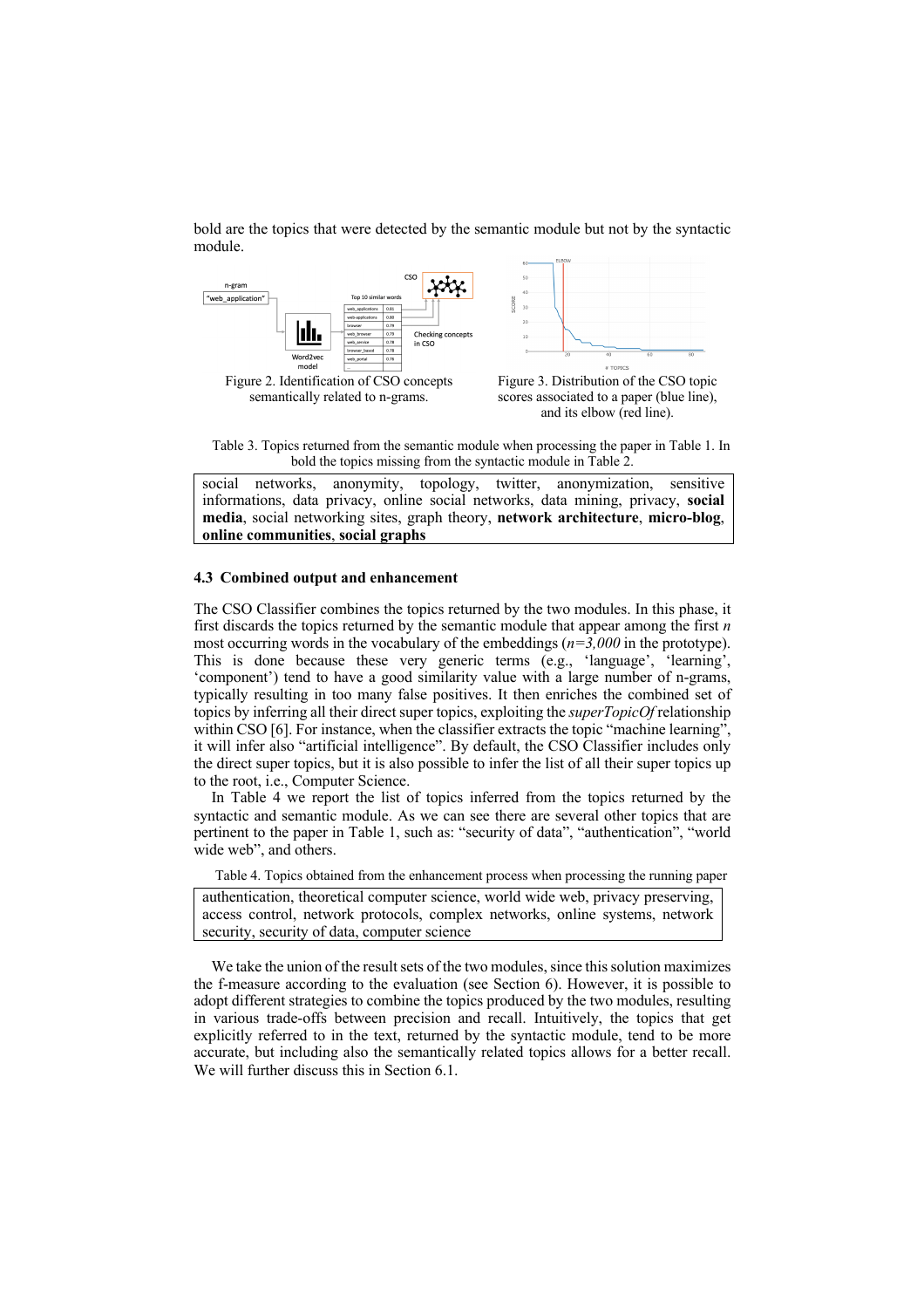# **5 Creation of the Gold Standard**

Since the CSO ontology was only released a few months ago, we lacked a dataset of manually annotated papers that could be used as gold standard. Therefore, we built such a gold standard by asking 21 domain experts to classify 70 papers in terms of topics drawn from the CSO ontology. This new gold standard has two objectives. First, it allows us to evaluate the proposed classifier against baseline methods, and, second, it provides a resource which will facilitate further evaluations in this area from other members of the research community.

#### **5.1 Data preparation**

We queried the MAG dataset and selected the 70 most cited papers published in 2007- 2017 within the fields of *Semantic Web* (23 papers), *Natural Language Processing* (23 papers), and *Data Mining* (24 papers)<sup>14</sup>.

We then contacted 21 researchers in these fields, at various levels of seniority, and asked each of them to annotate 10 of these papers. We structured the data collection in order to have each paper annotated by at least three experts, using majority vote to address disagreements. The papers were randomly assigned to experts, while minimising the number of shared papers between each pair of experts.

# **5.2 Data collection**

We designed a web application to support the domain experts in annotating the papers. For each paper, the application displayed to the users: title, abstract, keywords (when available), and the set of candidate topics. The experts were asked to carefully read all the information and assess a set of candidate topics by dragging them in two different baskets: *relevant* and *not relevant*. They also could input further CSO topics that according to their judgment were missing from the candidate topics. Each paper was assigned with an average of  $18 \pm 9$  topics.

We created the initial set of candidate topics by aggregating the output of three classifiers: the syntactic module (Section 4.1), the semantic module (Section 4.2), and a third approach, which was introduced for reducing the bias towards the first two methods. The latter first splits the input document into overlapping windows of size 10 (same as the training window of the word2vec model), each of them overlapping by 5 words. Then, for each window, it computes the average of the embedding vectors of all its words, creating an embedding representation of the window, and uses the word2vec model to identify the top 20 similar words with similarity above 0.6. It then assigns to each CSO concept a score based on the number of times it is found in the list of similar words and on the embedding similarity (cosine similarity between the vector representation of the window and word embedding). Finally, it sorts them in descending order and prunes the result set using the elbow method [27]. The combination of these approaches produced a very inclusive set of  $41.8 \pm 17.5$  candidate topics for each paper.

 $14$  These three fields are well covered by CSO, which includes a total of 35 sub-topics for the Semantic Web, 173 for Natural Language Processing, and 396 for Data Mining.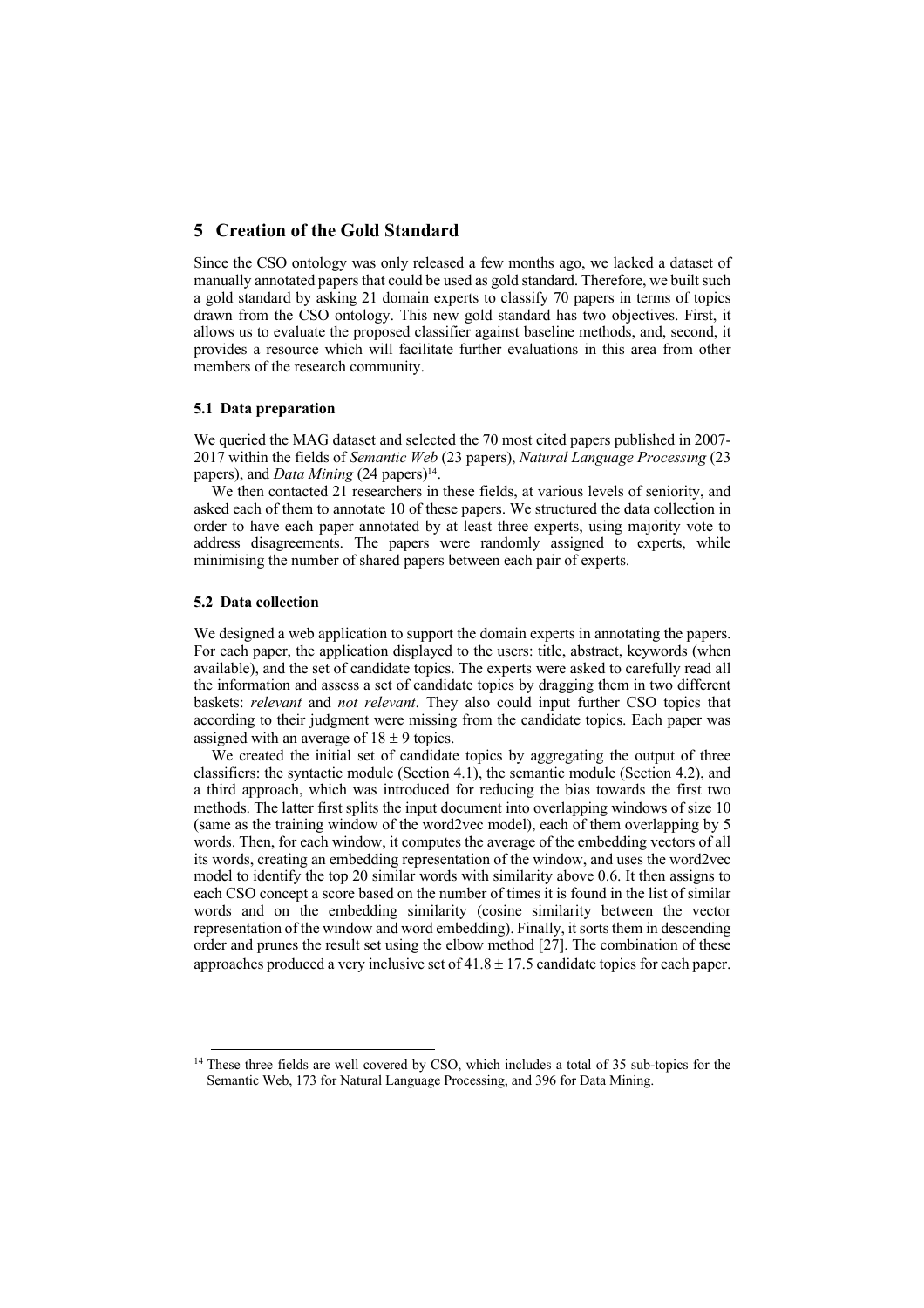### **5.3 Gold Standard**

The data collection process produced 210 annotations (70 papers times 3 annotations per paper). In order to consider the taxonomic relationships of CSO, the resulting set of topics were semantically enriched by including also their direct super-areas as in [1, 2].

We computed the Fleiss' Kappa to measure the agreement among the three annotators on each paper. We obtained an average of  $0.451 \pm 0.177$  indicating a moderate inter-rater agreement, according to Landis and Koch [28].

We created the gold standard using the majority rule approach. Specifically, if a topic was considered relevant by at least two annotators, it was added to the gold standard. Each paper in the gold standard is associated with  $14.4 \pm 7.0$  topics.

# **6 Evaluation**

We evaluated the CSO Classifier against thirteen alternative approaches on the task of classifying the papers in the gold standard according to CSO topics. Table 5 summarizes their main features and reports their performance.

**TF-IDF** returns for each paper a ranked list of words according to their TF-IDF score. The IDF of the terms was computed on the dataset of 4.6M papers in Computer Science, introduced in Section 4.2.1. **TF-IDF-M** maps these terms to CSO by returning all the CSO topics having Levenshtein similarity higher than 0.8 with them.

The following six classifiers use the Latent Dirichlet Allocation (LDA) [17] over the same corpus and then produce a number of keywords extracted from the distribution of terms associated to the LDA topics. **LDA100** was trained on 100 topics, **LDA500** on 500 topics, and **LDA1000** on 1000 topics. These three classifiers select all LDA topics with a probability of at least *j* and return all their words with a probability of at least *k*. **LDA100-M**, **LDA500-M**, and **LDA1000-M** work in the same way, but the resulting keywords are then mapped to the CSO topics. In particular, they return all CSO topics that have Levenshtein similarity higher than 0.8 with the resulting set of terms. We performed a grid search for finding the best values of *j* and *k* on the gold standard and report here the best results of each classifier in term of f-measure.

**W2V-W** is the classifier described in Section 5.2 in order to produce further candidate topics for the domain experts. It processes the input document with a sliding window and uses the word2vec model to identify concepts semantically similar to the embedding of the window.

**STM** is the classifier originally adopted by Smart Topic Miner [2], the application used by Springer Nature for classifying proceeding in the field of Computer Science. It works similarly to the syntactic module described in Section 4.1, but it detects only exact matches between the terms extracted from the text and the CSO topics. **SYN** is the first version of the CSO classifier, originally introduced in [9], and it is equivalent to the syntactic module as described Section 4.1. **SEM** consists of the semantic module described in Section 4.2. **INT** is a hybrid version that returns the intersection of the topics produced by the syntactic (**SYN**) and semantic (**SEM**) modules. Finally, **CSO-C** is the default implementation of the CSO Classifier presented in this paper. As described in Section 4, it produces the union of the topics returned by the two modules.

We assessed the performance of these fourteen approaches by means of precision, recall and f-measure. When classifying a given paper *p*, the value of precision *pr(p)* and recall *re(p)* are computed as shown in Eq. 3: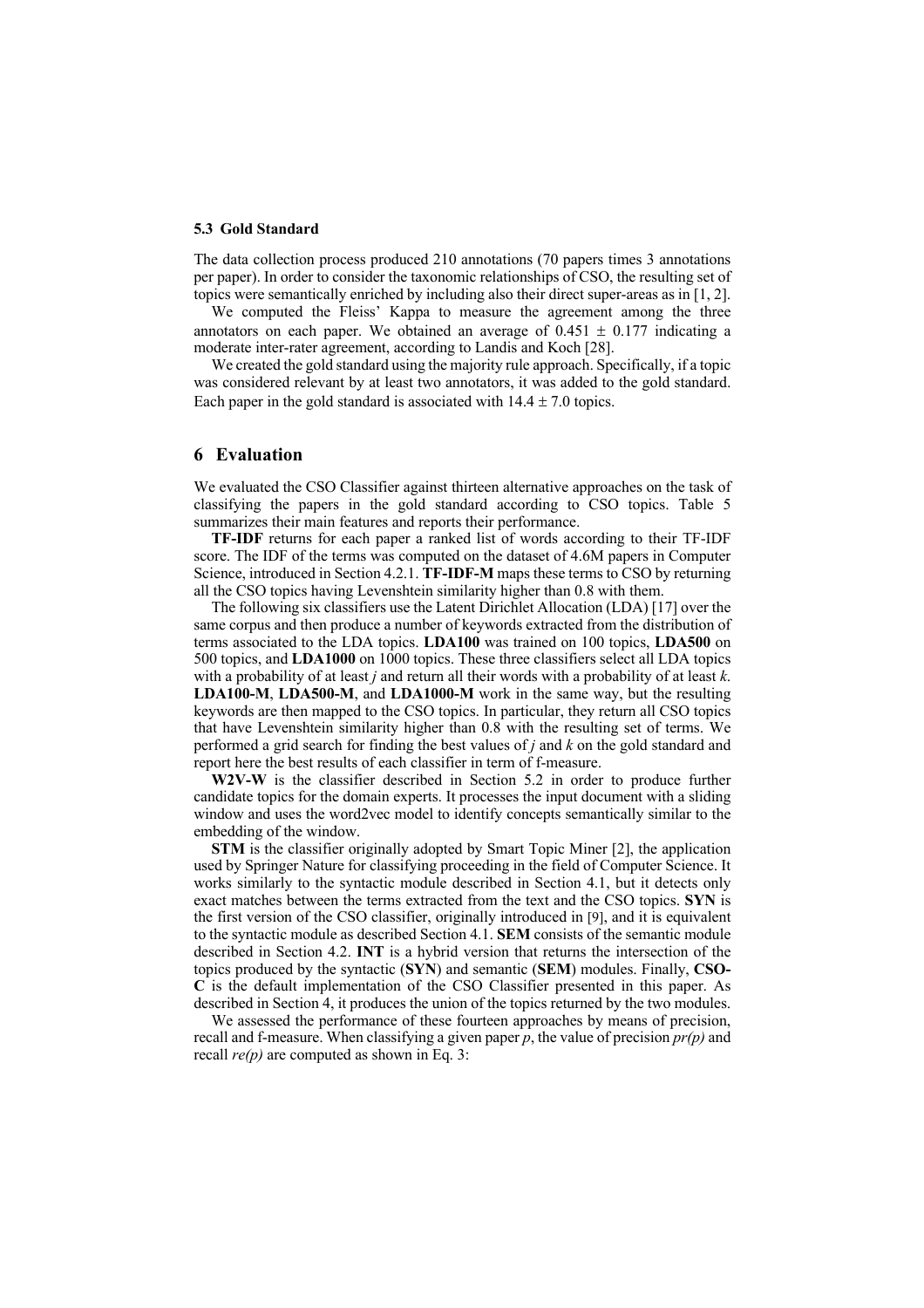$$
\mathrm{pr}(p) = \frac{|cl(p) \cap gs(p)|}{|cl(p)|} \qquad \qquad \mathrm{re}(p) = \frac{|cl(p) \cap gs(p)|}{|gs(p)|} \qquad \qquad (3)
$$

where *cl(p)* identifies the topics returned by the classifier, and *gs(p)* the gold standard obtained for that paper, including the super-areas of the gold standard used to enrich the user annotations as mentioned in Section 5.3. In order to obtain a better comparison between the different classifiers, we enhanced the results of each method with their direct super-concepts. The overall precision and recall for a given classifier are computed as the average of the values of precision and recall obtained over the papers. The f-measure (F1) is the harmonic mean of precision and recall.

Table 5. Values of precision, recall, and f-measure for the classifiers. In bold the best results.

| <b>Classifier</b>  | <b>Description</b>                              | Prec.    | Rec.     | F1       |
|--------------------|-------------------------------------------------|----------|----------|----------|
| <b>TF-IDF</b>      | TF-IDF.                                         | $16.7\%$ | 24.0%    | 19.7%    |
| TF-IDF-M           | TF-IDF mapped to CSO concepts.                  | 40.4%    | 24.1%    | 30.1%    |
| LDA100             | LDA with 100 topics.                            | $5.9\%$  | 11.9%    | $7.9\%$  |
| LDA500             | LDA with 500 topics.                            | $4.2\%$  | 12.5%    | $6.3\%$  |
| LDA1000            | LDA with 1000 topics.                           | 3.8%     | $5.0\%$  | $4.3\%$  |
| $LDA100-M$         | LDA with 100 topics mapped to CSO.              | $9.4\%$  | 19.3%    | 12.6%    |
| $LDA500-M$         | LDA with 500 topics mapped to CSO.              | $9.6\%$  | 21.2%    | 13.2%    |
| $LDA1000-M$        | LDA with 1000 topics mapped to CSO.             | 12.0%    | 11.5%    | $11.7\%$ |
| W <sub>2</sub> V-W | W2V on windows of words ( <i>Section 5.2</i> ). | 41.2%    | $16.7\%$ | 23.8%    |
| <b>STM</b>         | Classifier used by STM, introduced in [2].      | 80.8%    | 58.2%    | 67.6%    |
| <b>SYN</b>         | Syntactic module (Section 4.1) [9].             | 78.3%    | 63.8%    | 70.3%    |
| <b>SEM</b>         | Semantic module (Section 4.2).                  | 70.8%    | 72.2%    | 71.5%    |
| <b>INT</b>         | Intersection of SYN and SEM.                    | 79.3%    | 59.1%    | 67.7%    |
| CSO-C              | The CSO Classifier.                             | 73.0%    | 75.3%    | 74.1%    |

### **6.1 Results**

We ran the fourteen classifiers and evaluated their results against the gold standard. In Table 5 we report the resulting values of precision, recall and f-measure.

The approaches based on LDA and TF-IDF performed poorly and did not exceed 30.1% of f-measure. It should be noted that while a tighter threshold on the Levenshtein similarity used for matching terms with CSO topics may further raise the precision, the low recall makes these approaches mostly unfit for this task. An analysis on the LDA topics showed that these tend to be mostly noisy and coarse-grained. They are thus unable to return several of the most specific CSO topics and often cluster together distinct CSO topics (e.g., "databases" and "search engines") in the same LDA topic. For instance, the LDA topic characterizing papers about Social Networks includes as top words many generic terms such as *users*, *online*, *social*, *profile*, *trust*, and so on. In general, LDA works quite well at identifying the main topics characterizing large collection of documents, but it is typically less suitable when trying to infer more specific research topics, which may be associated with a low number of publications (50-200), as discussed in [21]. **W2V-W** performed also poorly in term of both precision (41.2%) and recall (16.7%).

**STM** and **SYN** yielded a very good precision of respectively 80.8% and 78.3%. Indeed, these methods are good at finding topics that get explicitly mentioned in the text, which tend to be very relevant. However, they failed to detect some more subtle topics that are just implied, suffering from a low recall of 58.2% and 63.8%. The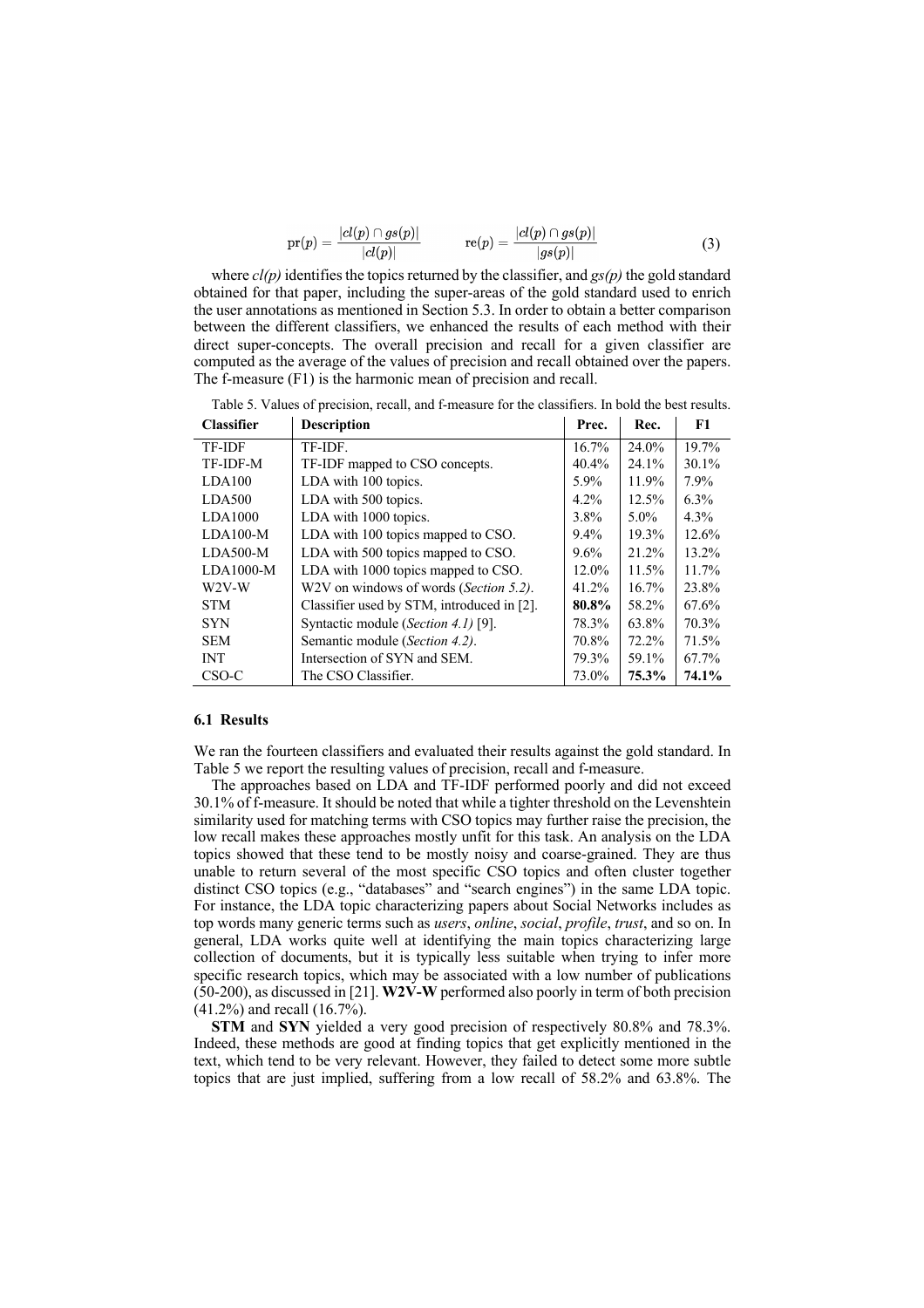method used to map the terms from the text to the CSO topics plays a key role in the difference of performance between these two classifiers. Indeed, **STM** identifies only concepts that match exactly at least one of the terms extracted from the text. Conversely, **SYN** finds also partial matches, reducing precision but increasing recall.

The semantic module (**SEM**) lost some precision in comparison with **SYN**, but provided a better recall and f-measure. This suggests that it is able to identify further topics that do not directly appear directly in the paper, but naturally this may also produce some more false positives. **INT** yielded a higher precision (79.3%) compared to the syntactic and the semantic modules (78.3% and 70.8%), but it did not perform well in term of recall, which dropped from 63.8% and 72.2% to 59.1%.

Finally, the CSO Classifier (**CSO-C**) outperformed all the other methods in terms of both recall (75.3%) and f-measure (74.1%).

We compared the performance of the approaches using the McNemar's test for correlated proportions. The **CSO-C** performed significantly better  $(p<10<sup>-7</sup>)$  than all the other approaches. In addition, STM [2], SYN [9], SEM, and INT were also significantly different from all the other baselines based on TF-IDF and LDA ( $p<10^{-7}$ ). In summary, the CSO Classifier yielded the best overall results. However, it is possible to obtain a better precision by adopting a purely syntactic method that focus on the topics that are explicitly referred to in the text.

Another way to obtain a specific trade-off between precision and recall is changing the method used for selecting the returned topics from the ranked list produced by the semantic module. Intuitively, selecting the ones with the highest weights will yield a high precision, while being more inclusive will result in a higher recall. Figure 4 shows the value of precision, recall, and f-measure obtained by taking the first *n* topics in the ranked list. The precision (blue line) decreases while the recall (orange line) increases. The intersection of these two curves determines the highest value of f-measure (green line), with a peak of 63.6% when selecting the first 10 topics. It is useful to note that the elbow method, yielding a f-measure of 71.5%, clearly outperforms this solution based on a fixed number of returned topics.



Figure 4. Average values of precision, recall, and f-measure according to the different sizes of candidate topic set returned for each paper.

As final step of the analysis, we treated the CSO Classifier as another expert and we observed how this influenced the inter-rater agreement. The general agreement when including CSO Classifier slightly lowers to  $0.392 \pm 0.144$  yielding a moderate agreement with the majority of human experts.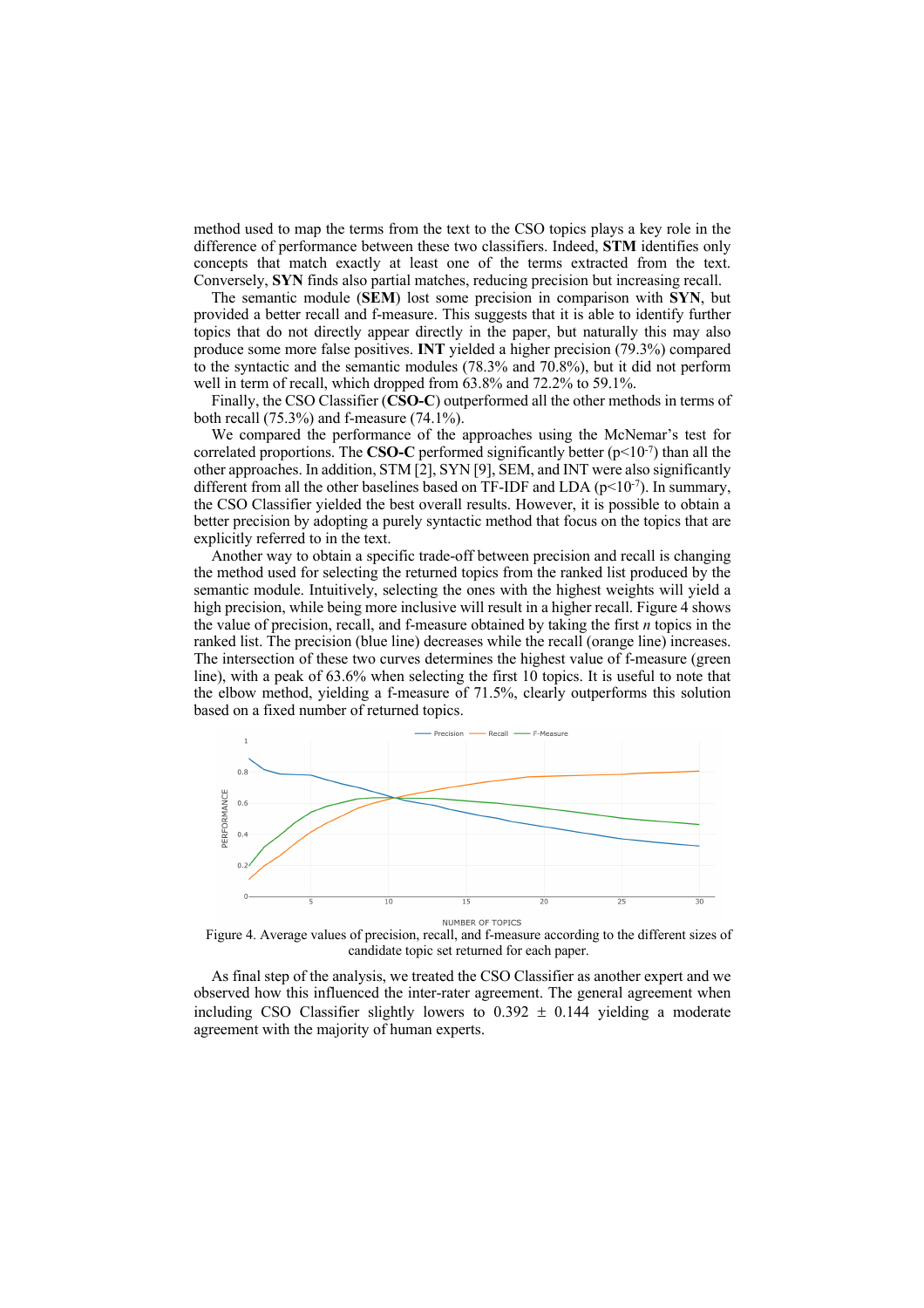# **7 Conclusions and future work**

In this paper, we introduced the CSO Classifier, an application for classifying academic documents according to the Computer Science Ontology (CSO). The CSO Classifier analyses the text associated with research papers (title, abstract, and keywords) both on a syntactic and semantic level and returns a set of pertinent research topics drawn from CSO. This solution was evaluated on a gold standard of 70 manually annotated articles and outperformed the alternative approaches in terms of recall and f-measure. The code of the CSO Classifier and all the relevant material is freely available to the wider research community.

The approach presented in this paper opens up several interesting directions of work. On the research side, we will investigate further solutions combining natural language processing, machine learning, and semantics to improve the performance of the CSO Classifier. We also plan to explore the application of this approach to other research fields. In particular, we are currently working on a topic ontology for the Engineering field and we plan to produce a version of the classifier tailored to this area. We are also planning to extend it to the field of Medicine, in which we can take advantage of MeSH as ontology of subjects and the Medline dataset<sup>15</sup> for training our word2vec model.

On the technology transfer side, we will include the CSO Classifier within the pipelines of the Smart Topic Miner [2] and Smart Book Recommender [23], two applications we developed to support editorial processes at Springer Nature.

## **References**

- 1. Salatino, A.A., Osborne, F., Motta, E.: AUGUR: Forecasting the Emergence of New Research Topics. In: Joint Conference on Digital Libraries 2018, Fort Worth, Texas. pp. 1–10 (2018).
- 2. Osborne, F., Salatino, A., Birukou, A., Motta, E.: Automatic Classification of Springer Nature Proceedings with Smart Topic Miner. Semant. Web -- ISWC 2016. 9982 LNCS, 383–399 (2016).
- 3. Bolelli, L., Ertekin, Ş., Giles, C.L.: Topic and trend detection in text collections using latent dirichlet allocation. Lect. Notes Comput. Sci. (including Subser. Lect. Notes Artif. Intell. Lect. Notes Bioinformatics). 5478 LNCS, 776–780 (2009).
- 4. Griffiths, T.L., Steyvers, M.: Finding scientific topics. Proc. Natl. Acad. Sci. U. S. A. 5228–35 (2004).
- 5. Osborne, F., Motta, E.: Mining semantic relations between research aeas. In: The Semantic Web – ISWC 2012. pp. 410–426 (2012).
- 6. Salatino, A.A., Thanapalasingam, T., Mannocci, A., Osborne, F., Motta, E.: The Computer Science Ontology : A Large-Scale Taxonomy of Research Areas. In: The Semantic Web -- ISWC 2018. Springer (2018).
- 7. Song, Y., Roth, D.: Unsupervised Sparse Vector Densification for Short Text Similarity. In: Human Language Technologies: Annual Conference of the North American Chapter of the ACL. pp. 1275–80 (2015).
- 8. Lilleberg, J., Zhu, Y., Zhang, Y.: Support vector machines and Word2vec for text classification with semantic features. In: 2015 IEEE 14th International Conference on Cognitive Informatics & Cognitive Computing (ICCI\*CC). pp. 136–140. IEEE (2015).
- 9. Salatino, A.A., Thanapalasingam, T., Mannocci, A., Osborne, F., Motta, E.: Classifying Research Papers with the Computer Science Ontology. In: ISWC-P&D-Industry-BlueSky 2018 (2018).
- 10. Decker, S.L., Aleman-meza, B., Cameron, D., Arpinar, I.B.: Detection of Bursty and

 <sup>15</sup> Medline dataset: https://www.nlm.nih.gov/bsd/medline.html